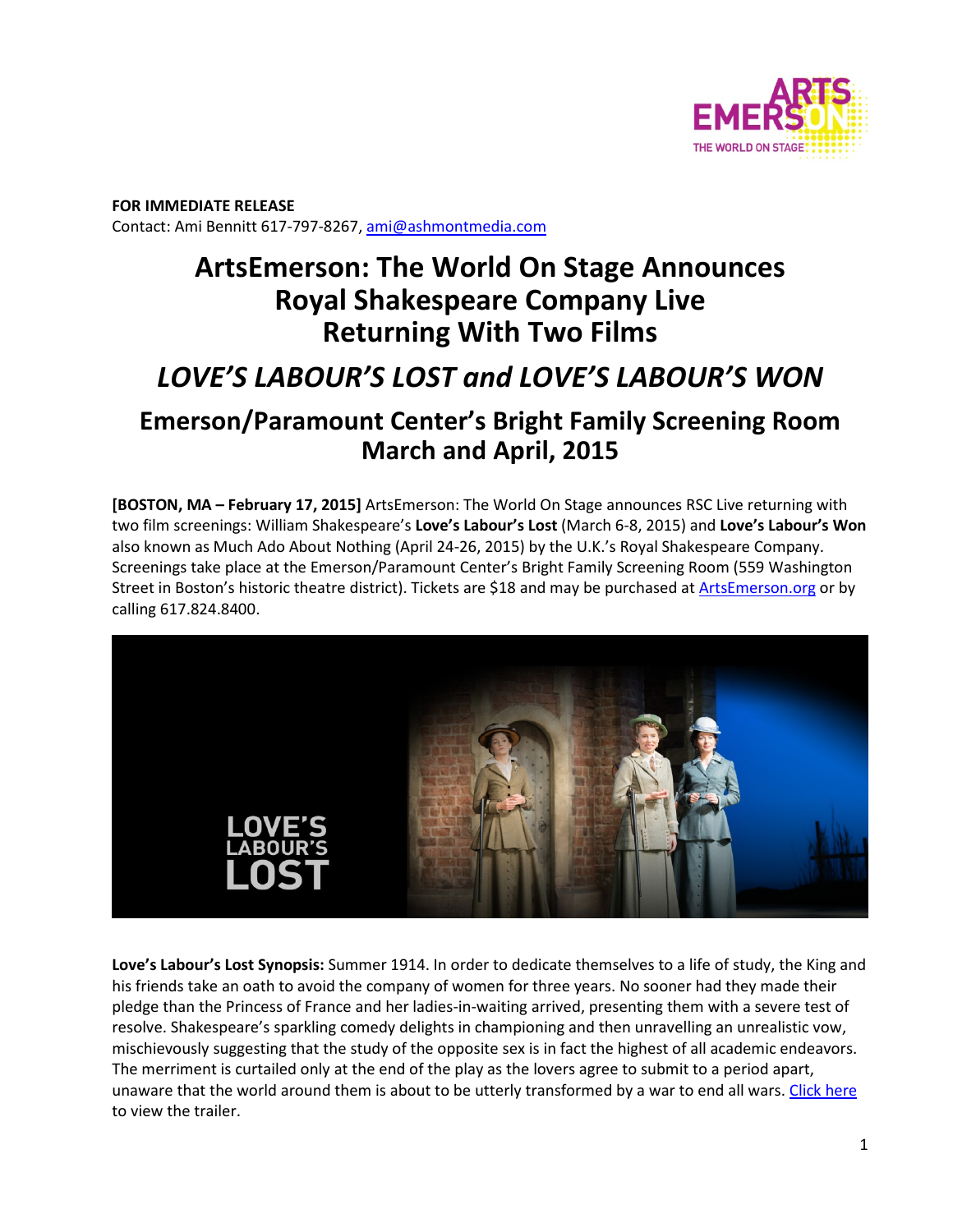#### **Love's Labour's Lost**

| Friday, March 6, 2015   | 7PM |
|-------------------------|-----|
| Saturday, March 7, 2015 | 2PM |
| Saturday, March 7, 2015 | 7PM |
| Sunday, March 8, 2015   | 1PM |

Emerson/Paramount Center's Bright Family Screening Room Director: Christopher Luscombe Cast: Sam Alexander, Peter Basham, William Belchambers, Edward Bennett, Nick Haverson Running time: 2 hours, 15 minutes, plus one intermission



**Love's Labour's Won Synopsis:** Autumn 1918. A group of soldiers return from the trenches. The world‐ weary Benedick and his friend Claudio find themselves reacquainted with Beatrice and Hero. As memories of conflict give way to a life of parties and masked balls, Claudio and Hero fall madly and deeply in love, while Benedick and Beatrice reignite their own combative courtship. Shakespeare's comic romance plays out amidst the ebullient spirits of a post‐war house party. As youthful passions run riot, lovers are deceived and happiness is threatened – before peace ultimately wins the day. Christopher Luscombe directs the second of Shakespeare's matching pair of comedies that rejoice in our capacity to find love in the most unlikely places. Better known as *Much Ado About Nothing*, this production of the play is performed under the title *Love's Labour's Won*, a name under which it was possibly performed during Shakespeare's lifetime. Click here to view the trailer.

#### **Love's Labour's Won (or Much Ado About Nothing)**

| Friday, April 24, 2015   | 7PM |
|--------------------------|-----|
| Saturday, April 25, 2015 | 2PM |
| Sunday, April 26, 2015   | 1PM |

Emerson/Paramount Center's Bright Family Screening Room Director: Christopher Luscombe Cast: Sam Alexander, Peter Basham, William Belchambers, Edward Bennett, Nick Haverson Running time: 2 hours, 40 minutes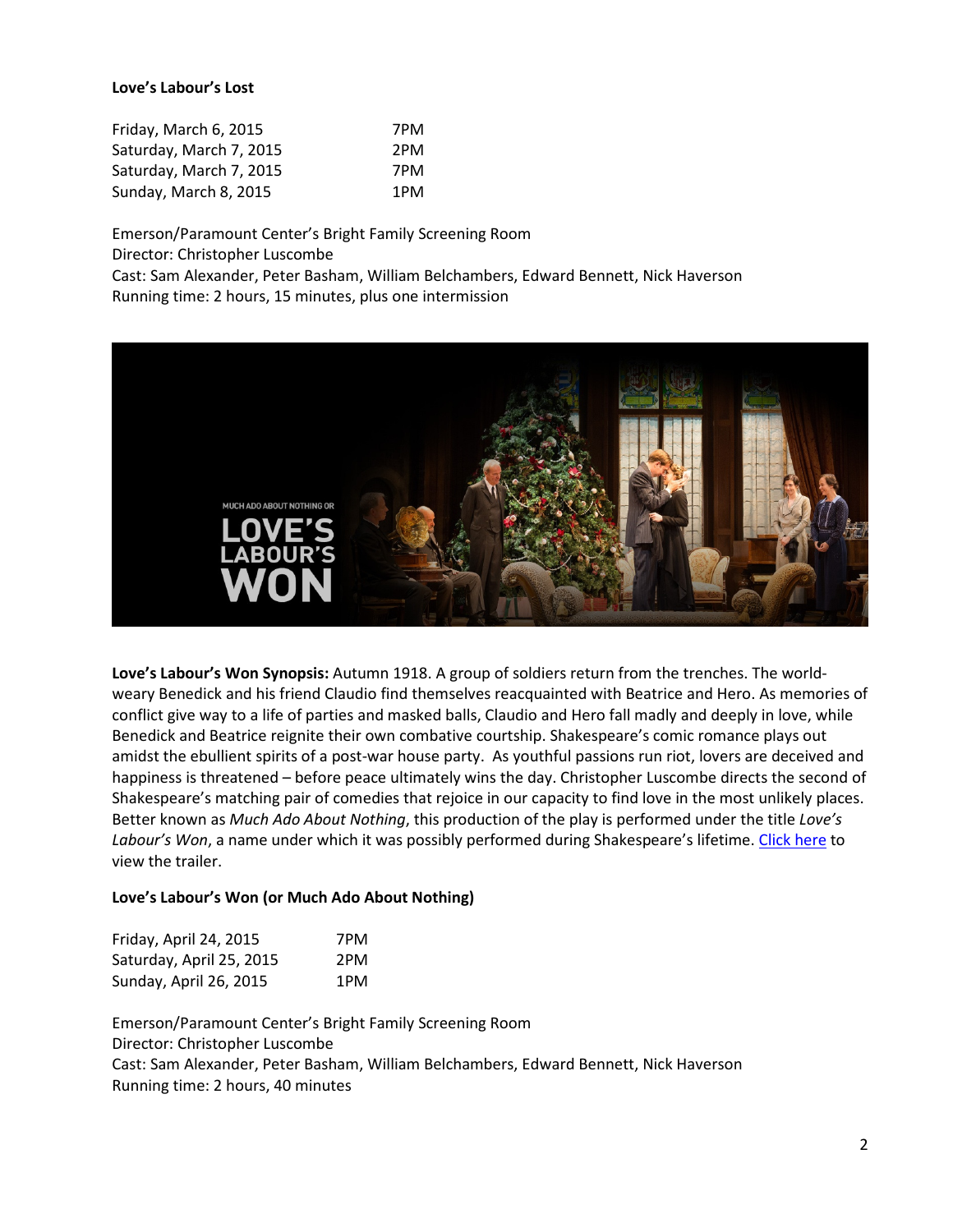#### **About The Productions**

Christopher Luscombe makes his RSC directorial debut having last appeared with the Company as an actor in 1998. His recent directing work includes *The Merry Wives of Windsor* and *The Comedy of Errors* for Shakespeare's Globe, as well as *The Madness of George III* and *Spamalot* in the West End. He directs a single company of actors in a fresh pairing of two of Shakespeare's most sparkling comedies. The productions will be set just before and just after the First World War in a splendid country house based on Charlecote Park in Warwickshire ‐ four miles from the RSC's home in Stratford‐upon‐Avon. Both productions are designed by Simon Higlett with lighting by Oliver Fenwick. The music is composed by Nigel Hess with sound by Jeremy Dunn. The Movement director is Jenny Arnold. Live from Stratford‐upon‐Avon' is generously supported by CHK Charities Limited, Sidney E. Frank Foundation and The Great Britain Sasakawa Foundation as part of Japan400.

#### **About Royal Shakespeare Company**

The Royal Shakespeare Company creates theatre at its best, made in Stratford‐upon‐Avon and shared around the world. Everyone at the RSC ‐ from actors to armourers, musicians to technicians ‐ plays a part in creating the world seen on stage. All productions begin life at the Stratford workshops and theatres and are brought to the widest possible audience through touring, residencies, live broadcasts and online activity. Experiencing the RSC is experiencing work made in Shakespeare's home town. RSC encourages everyone to enjoy a lifelong relationship with Shakespeare and live theatre. RSC produces an inspirational artistic programme each year, setting Shakespeare in context, alongside the work of his contemporaries and today's writers. RSC has trained generations of the very best theatre makers and nurtures the talent of the future. RSC reaches 450,000 children and young people annually through education work across the UK, transforming experiences in the classroom, in performance and online.

#### **About Picturehouse Entertainment**

Picturehouse Entertainment is the distribution arm of Picturehouse Cinemas, the owner and operator of 21 Picturehouse Cinemas and programming agent for a further 49 venues across the UK. Since its launch in 2010, Picturehouse Entertainment has distributed a diverse range of alternative content to cinemas throughout the UK and internationally. This includes live satellite broadcasts of seasons from world‐class arts organizations, such as the Royal Shakespeare Company, the Bolshoi Ballet and the National Theatre, and special one-off events such as Stephen Fry's talk, The Fry Chronicles, and David Bowie is happening now transmitted from the V&A's sell‐out exhibition.

#### **About ArtsEmerson: The World On Stage**

Founded in 2010 by Rob Orchard (currently ArtsEmerson Creative Consultant), ArtsEmerson seeks to redefine the relationship between artist and audience, and the impact of theatre on community. Through performance programs, ongoing artist residencies and repeated engagements with ensembles, audiences see how our work evolves over time and, as a result, connect to artists' deeper ambitions and processes. This investment not only strengthens the bond between artists and audiences but allows for a highly interactive exchange that helps to realize the full potential of the arts in the life and character of the city of Boston. ArtsEmerson is the presenting and producing program of the Office of the Arts, which exists within Emerson College to serve students, faculty and staff, the Greater Boston community, and the field of performance practice. In its entirety, the work of the Office of the Arts prioritizes community engagement with its Boston neighbors, creating a national dialogue, sharing field‐wide learning and developing curricular engagement that connect students with its work. For more information visit www.artsemerson.org.

#### **About Emerson College**

Located in Boston, Massachusetts, opposite the historic Boston Common and in the heart of the city's Theatre District, Emerson College educates individuals who will solve problems and change the world through engaged leadership in communication and the arts, a mission informed by liberal learning. The College has 3,660 undergraduates and 829 graduate students from across the United States and fifty